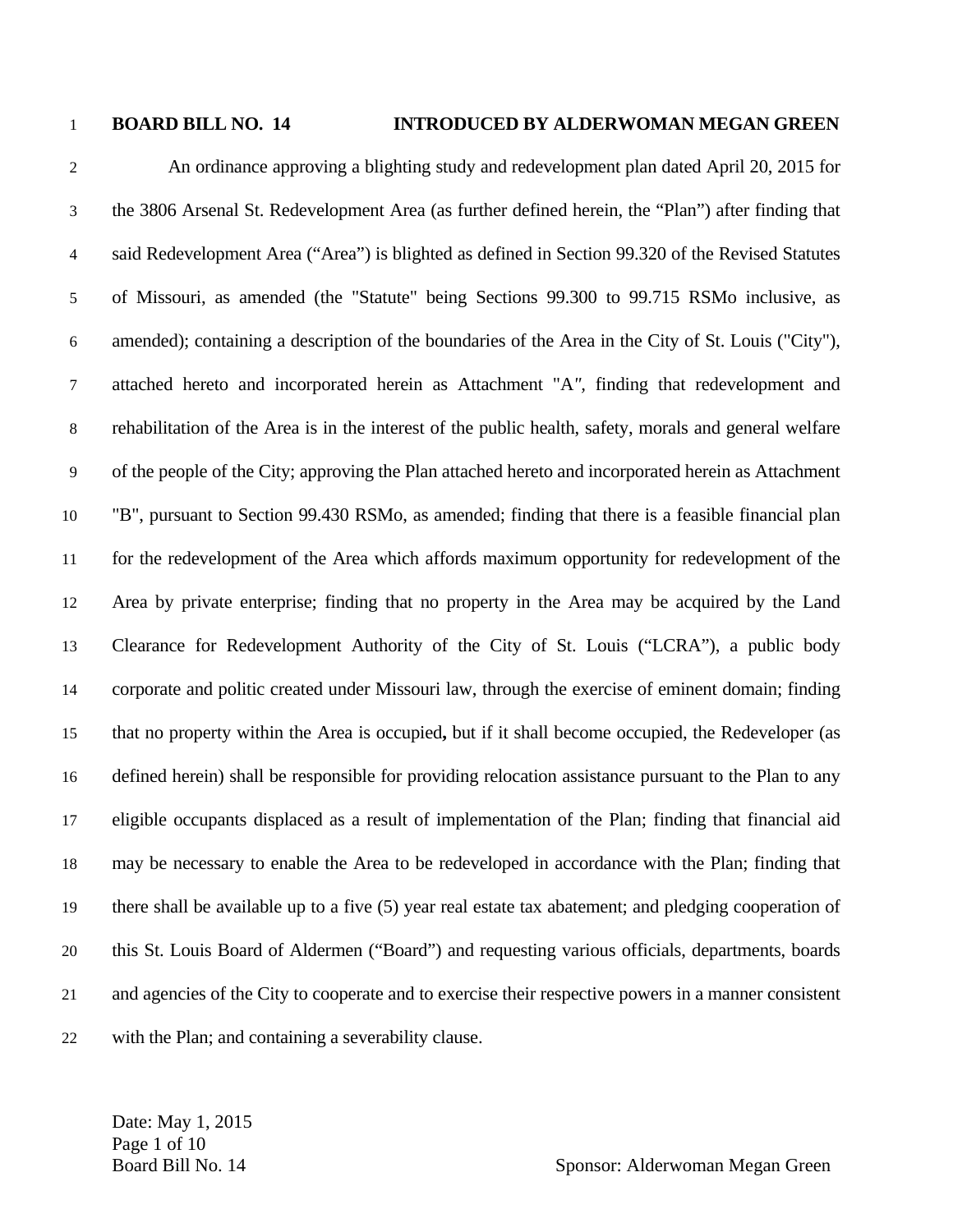| 1              | WHEREAS, the predominance of defective or inadequate street layout, unsanitary or                   |
|----------------|-----------------------------------------------------------------------------------------------------|
| $\overline{2}$ | unsafe conditions, deterioration of site improvements, improper subdivision or obsolete platting,   |
| $\mathfrak{Z}$ | inadequate or outmoded design and conditions which endanger life or property by fire and other      |
| 4              | causes, or any combination of such factors, retards the provision of housing accommodations or      |
| $\mathfrak{S}$ | constitutes an economic or social liability or a menace to the public health, safety, morals or     |
| 6              | welfare in the present condition and use of the Area and such conditions are beyond remedy and      |
| $\overline{7}$ | control solely by regulatory process in the exercise of the police power and cannot be dealt with   |
| $8\,$          | effectively by ordinary private enterprise without the aids provided in the Statute; and            |
| $\overline{9}$ | WHEREAS, this Board has considered the "Blighting Study and Redevelopment Plan for                  |
| 10             | the 3806 Arsenal St. Redevelopment Area" dated April 20, 2015, consisting of a Title Page; a        |
| 11             | Table of Contents Page, twenty (20) numbered pages including Exhibits "A" – "G" attached hereto     |
| 12             | and incorporated herein as Attachment "B" ("Plan"); and based on the information in the Plan,       |
| 13             | specifically the Blighting Report in Exhibit "F" to the Plan, considered each parcel of property in |
| 14             | the Area and found the preponderance of the Area to be blighted, and                                |
| 15             | WHEREAS, there is a need for the LCRA to undertake the redevelopment of the Area as a               |
| 16             | land clearance project under the Statute, pursuant to plans by or presented to the LCRA under       |
| $17\,$         | Section 99.430.1 (4) RSMo, as amended; and                                                          |
| 18             | WHEREAS, the LCRA has, after considering each individual parcel of property in the Area             |
| 19             | and finding the Area to be blighted, approved the Plan and recommended approval of the Plan to      |
| 20             | the Planning Commission of the City of St. Louis ("Planning Commission") and to this Board; and     |
| 21             | WHEREAS, it is desirable and in the public interest that a public body, the LCRA,                   |
| 22             | undertake and administer the Plan; and                                                              |

Date: May 1, 2015 Page 2 of 10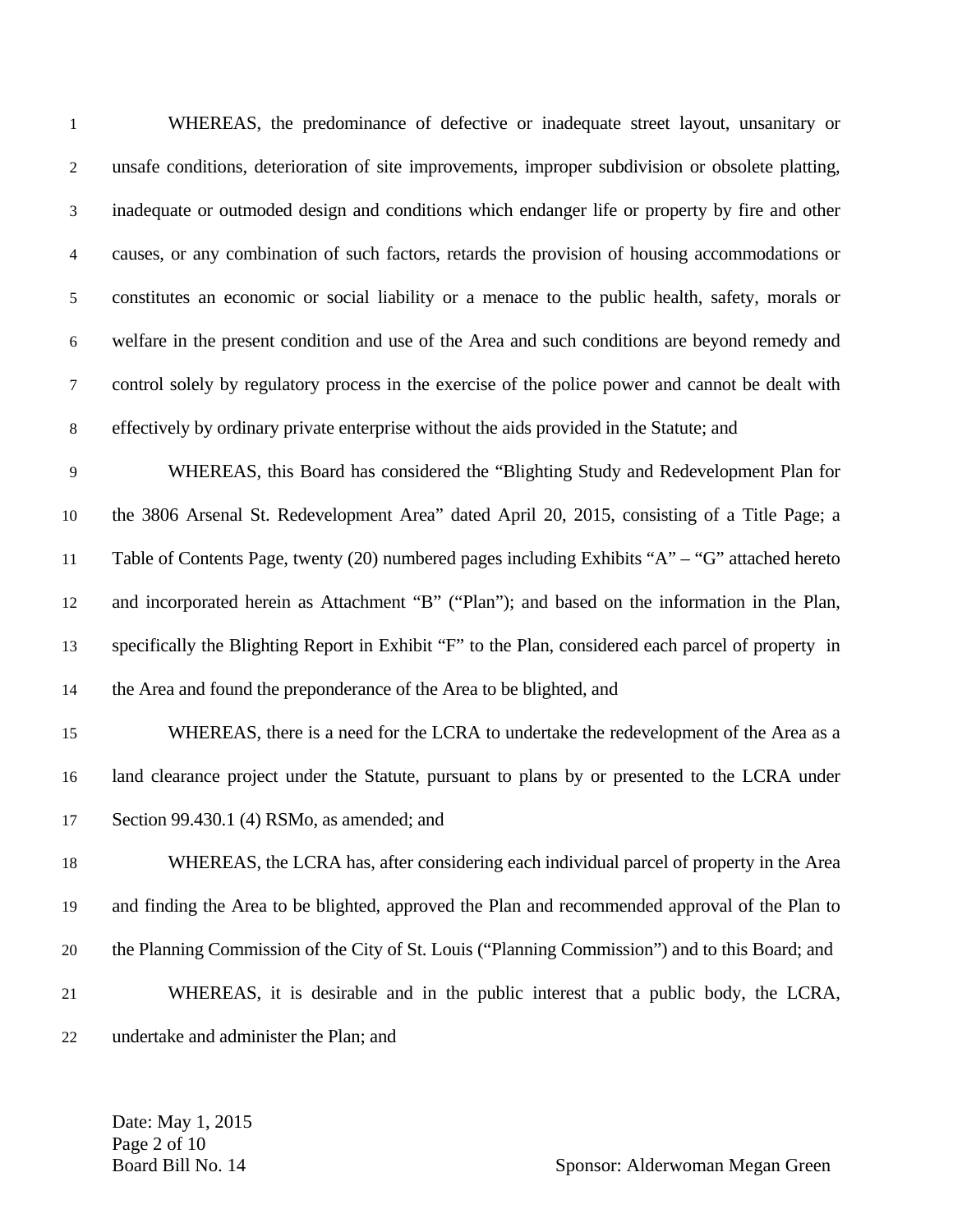| $\mathbf{1}$   | WHEREAS, the LCRA and the Planning Commission have made and presented to this                           |
|----------------|---------------------------------------------------------------------------------------------------------|
| $\overline{2}$ | Board the studies and statements required to be made and submitted by Section 99.430 RSMo, as           |
| 3              | amended, and this Board has been fully apprised by the LCRA and the Planning Commission of the          |
| 4              | facts and is fully aware of the conditions in the Area; and                                             |
| 5              | WHEREAS, the Plan has been presented and recommended by LCRA and the Planning                           |
| 6              | Commission to this Board for review and approval; and                                                   |
| 7              | WHEREAS, a general plan has been prepared and is recognized and used as a guide for the                 |
| $\,8\,$        | general development of the City and the Planning Commission has advised this Board that the Plan        |
| 9              | conforms to that general plan; and                                                                      |
| 10             | WHEREAS, under the provisions of the Statute, it is required that this Board take such                  |
| 11             | actions as may be required to approve the Plan; and                                                     |
| 12             | WHEREAS, this Board has duly considered the reports, recommendations and                                |
| 13             | certifications of the LCRA and the Planning Commission; and                                             |
| 14             | WHEREAS, the Plan prescribes land use and street and traffic patterns which may require,                |
| 15             | among other things, the vacation of public rights-of-way, the establishment of new street and           |
| 16             | sidewalk patterns or other public actions; and                                                          |
| 17             | WHEREAS, this Board is cognizant of the conditions which are imposed on the                             |
| 18             | undertaking and carrying out of a redevelopment project, including those relating to prohibitions       |
| 19             | against discrimination because of race, color, creed, national origin, sex, marital status, age, sexual |
| 20             | orientation or physical handicap; and                                                                   |
| 21             | WHEREAS, in accordance with the requirements of Section 99.430 RSMo, as amended,                        |
| 22             | this Board placed public notices in a newspaper of general circulation in the City that a public        |
| 23             | hearing would be held by this Board on the Plan, and a hearing was held at the time and place           |
|                | Date: May 1, 2015<br>Page 3 of 10                                                                       |
|                | Board Bill No. 14<br>Sponsor: Alderwoman Megan Green                                                    |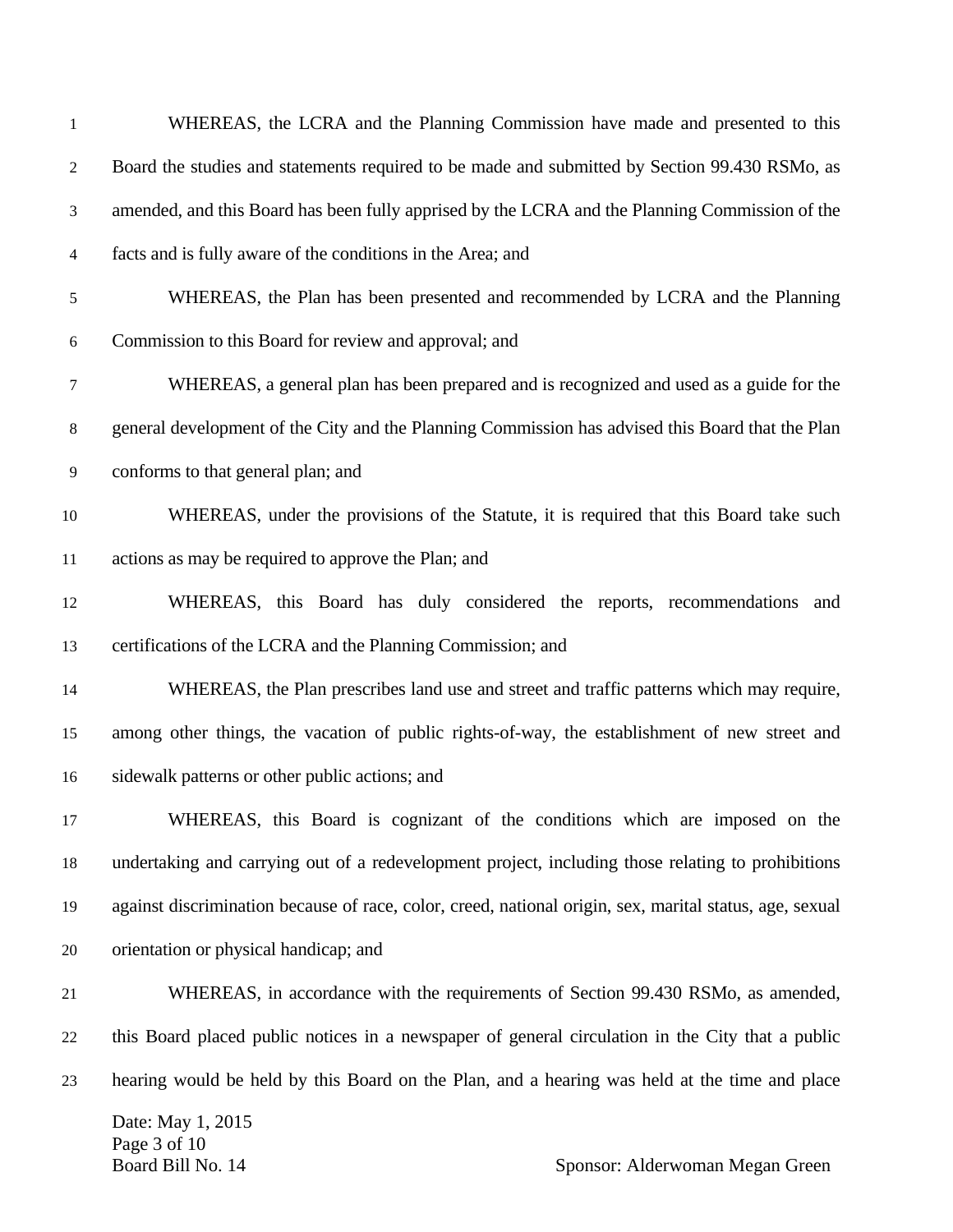1 designated in those notices and all those who were interested in being heard were given a 2 reasonable opportunity to express their views; and

3 WHEREAS, it is necessary that this Board take appropriate official action respecting the 4 approval of the Plan.

## 5 **NOW, THEREFORE, BE IT ORDAINED BY THE CITY OF ST. LOUIS AS**  6 **FOLLOWS**:

7 **SECTION ONE**. There exists within the City of St. Louis ("City") a blighted area, as 8 defined by Section 99.320 of the Revised Statutes of Missouri, as amended (the "Statute" being 9 Sections 99.300 to 99.715 inclusive, as amended) described in Attachment "A", attached hereto and 10 incorporated herein, known as the 3806 Arsenal St. Area ("Area"). The existence of deteriorated 11 property and other conditions constitutes an economic or social liability to the City and presents a 12 hazard to the health and well-being of its citizens. These conditions, therefore, qualify the Area as 13 blighted within the meaning of Section 99.320(3) RSMo, as amended, and are evidenced by the 14 Blighting Report attached as Exhibit "F" ("Blighting Report") to the Blighting Study and 15 Redevelopment Plan for the Area dated April 20, 2015 which is attached hereto, and labeled 16 Attachment "B" and incorporated herein by reference ("Plan").

17 **SECTION TWO**. The redevelopment of the Area, as provided by the Statute, is 18 necessary and in the public interest, and is in the interest of the public health, safety, morals and 19 general welfare of the people of the City.

20 **SECTION THREE**. The Area qualifies as a redevelopment area in need of redevelopment 21 under the provision of the Statute, and the Area is blighted as defined in Section 99.320 of the 22 Statute.

Date: May 1, 2015 Page 4 of 10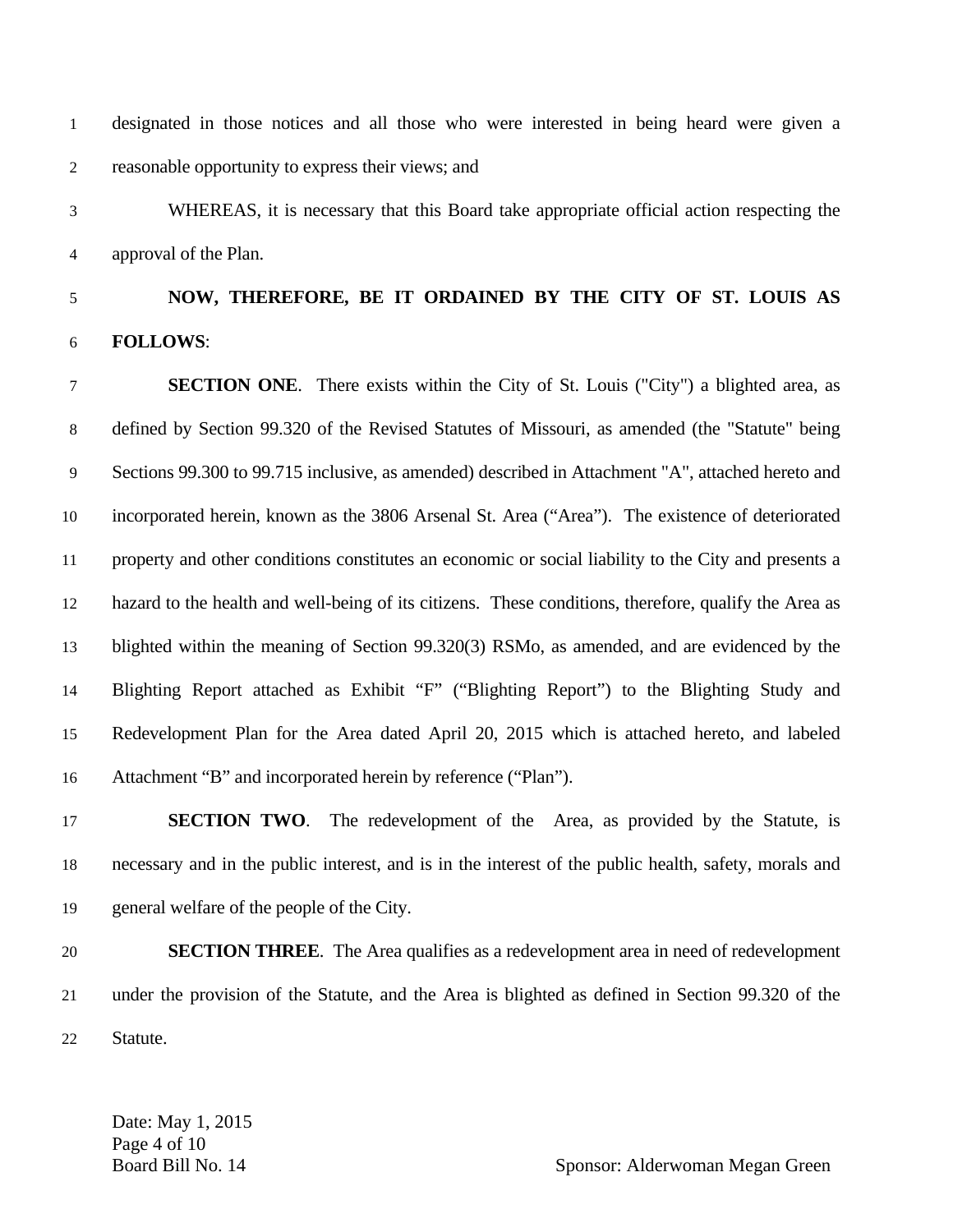| 1                | <b>SECTION FOUR.</b> The Plan (including the Blighting Report) having been duly reviewed           |
|------------------|----------------------------------------------------------------------------------------------------|
| $\mathbf{2}$     | and considered, is hereby approved and incorporated herein by reference, and the President or      |
| $\mathfrak{Z}$   | Clerk of this St. Louis Board of Aldermen ("Board") is hereby directed to file a copy of the Plan  |
| $\overline{4}$   | with the Minutes of this meeting.                                                                  |
| 5                | <b>SECTION FIVE.</b> The Plan is feasible and conforms to the general plan for the City.           |
| $\boldsymbol{6}$ | <b>SECTION SIX.</b> The financial aid provided and to be provided for financial assistance         |
| $\tau$           | pertaining to the Area is necessary to enable the redevelopment activities to be undertaken in     |
| $\,8\,$          | accordance with the Plan, and the proposed financing plan for the Area is feasible.                |
| $\overline{9}$   | <b>SECTION SEVEN.</b> The Plan for the Area will afford maximum opportunity, consistent            |
| 10               | with the sound needs of the City as a whole, for the redevelopment of the Area by private          |
| 11               | enterprise, and private redevelopments to be sought pursuant to the requirements of the Statute.   |
| 12               | <b>SECTION EIGHT.</b> The Plan provides that the Land Clearance for Redevelopment                  |
| 13               | Authority of the City of St. Louis ("LCRA") may acquire no property in the Area by the exercise of |
| 14               | eminent domain.                                                                                    |
| 15               | <b>SECTION NINE.</b> The property within the Area is currently unoccupied. If it should            |
| 16               | become occupied eligible occupants displaced by the Redeveloper (as defined in Section Twelve,     |
| 17               | below) shall be given relocation assistance by the Redeveloper at its expense, in accordance with  |
| 18               | all applicable federal, state and local laws, ordinances, regulations and policies.                |
| 19               | <b>SECTION TEN.</b> The Plan gives due consideration to the provision of adequate public           |
| 20               | facilities.                                                                                        |
| 21               | <b>SECTION ELEVEN.</b> In order to implement and facilitate the effectuation of the Plan           |
| 22               | hereby approved, it is found and determined that certain official actions must be taken by this    |
| 23               | Board and accordingly this Board hereby:                                                           |
|                  | Date: May 1, 2015<br>Page 5 of 10<br>Board Bill No. 14<br>Sponsor: Alderwoman Megan Green          |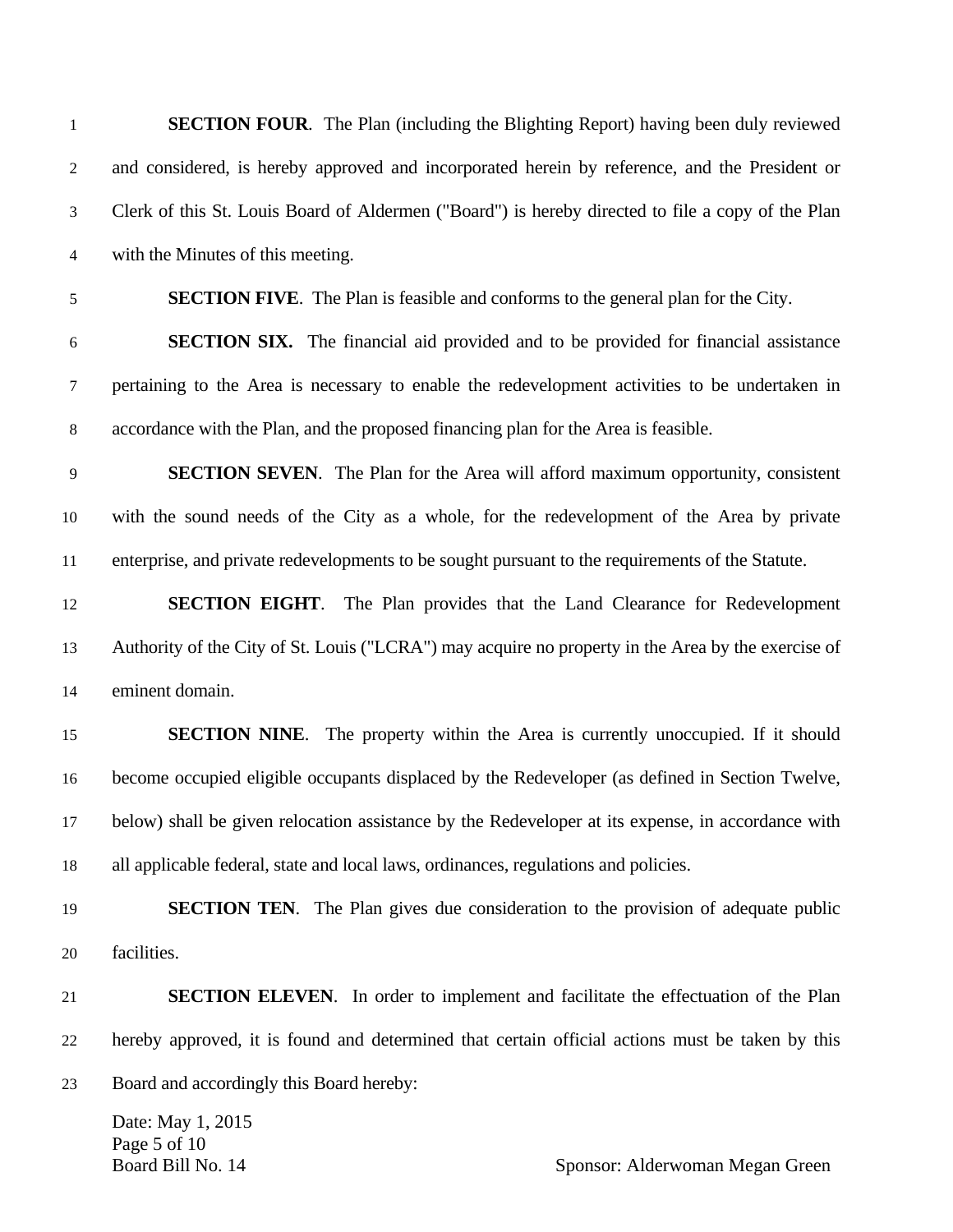1 (a) Pledges its cooperation in helping to carry out the Plan;

2 (b) Requests the various officials, departments, boards and agencies of the City, which 3 have administrative responsibilities, likewise to cooperate to such end and to execute their 4 respective functions and powers in a manner consistent with the Plan; and

5 (c) Stands ready to consider and take appropriate action upon proposals and measures 6 designed to effectuate the Plan.

7 **SECTION TWELVE.** All parties participating as owners or purchasers of property in the 8 Area for redevelopment ("Redeveloper") shall agree for themselves and their heirs, successors and 9 assigns that they shall not discriminate on the basis of race, color, creed, national origin, sex, 10 marital status, age, sexual orientation or physical handicap in the sale, lease, or rental of any 11 property or improvements erected or to be erected in the Area or any part thereof and those 12 covenants shall run with the land, shall remain in effect without limitation of time, shall be made 13 part of every contract for sale, lease, or rental of property to which Redeveloper is a party, and shall 14 be enforceable by the LCRA, the City and the United States of America.

## 15 **SECTION THIRTEEN**. In all contracts with private and public parties for redevelopment 16 of any portion of the Area, Redeveloper shall agree:

- 17 (a) To use the property in accordance with the provisions of the Plan, and be bound by 18 the conditions and procedures set forth therein and in this Ordinance;
- 19 (b) That in undertaking construction under the agreement with the LCRA and the Plan, 20 bona fide Minority Business Enterprises (as further defined below, "MBEs") and Women's 21 Business Enterprises ("as further defined below ("WBEs") will be solicited and fairly considered 22 for contracts, subcontracts and purchase orders;

Date: May 1, 2015 Page 6 of 10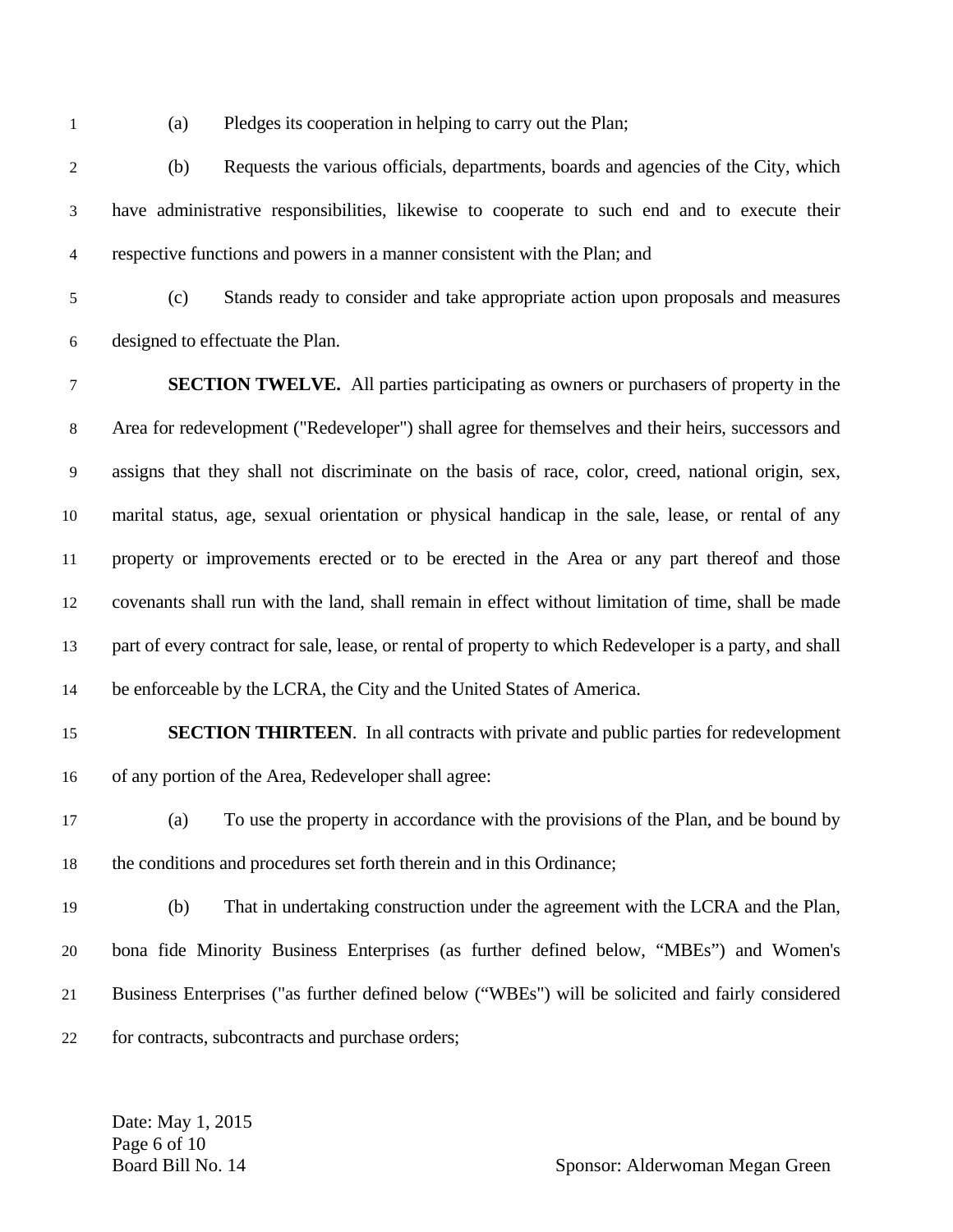- 1 (c) To be bound by the conditions and procedures regarding the utilization of MBEs 2 and WBEs established by the City;
- 3 (d) To adhere to the requirements of the Executive Order of the Mayor of the City, 4 dated July 24, 1997, as has been extended.
- 5 (e) To comply with applicable requirements of Ordinance No. 60275 of the City (First 6 Source Jobs Policy, as codified at St. Louis City Revised Code Chapter 3.90);

7 (f) To cooperate with those programs and methods supplied by the City with the 8 purpose of accomplishing, pursuant to this paragraph, minority and women subcontractors and 9 material supplier participation in the construction pursuant to the Plan. The Redeveloper will 10 report semi-annually during the construction period the results of its endeavors under this 11 paragraph, to the Office of the Assistant Director-Certification and Compliance of the City and the 12 President of this Board; and

13 (g) That the language of this Section Thirteen shall be included in its general 14 construction contract and other construction contracts entered into directly by Redeveloper.

15 The term MBE shall mean a sole proprietorship, partnership, corporation, profit or non-16 profit organization owned, operated and controlled by Minority Group Member(s) (as defined 17 below) who have at least fifty-one percent (51%) ownership therein. The Minority Group 18 Member(s) must have operational and management control, interest in capital and earnings 19 commensurate with their percentage of ownership. The term Minority Group Member(s) shall 20 mean persons legally residing in the United States who are Black, Hispanic, Native American 21 (American Indian, Eskimo, Aleut or Native Hawaiian), Asian Pacific American (persons with 22 origins from Japan, China, the Philippines, Vietnam, Korea, Samoa, Guam, U.S. Trust Territory of 23 the Pacific Islands, Laos, Cambodia or Taiwan) or Asian Indian American (persons with origins

Date: May 1, 2015 Page 7 of 10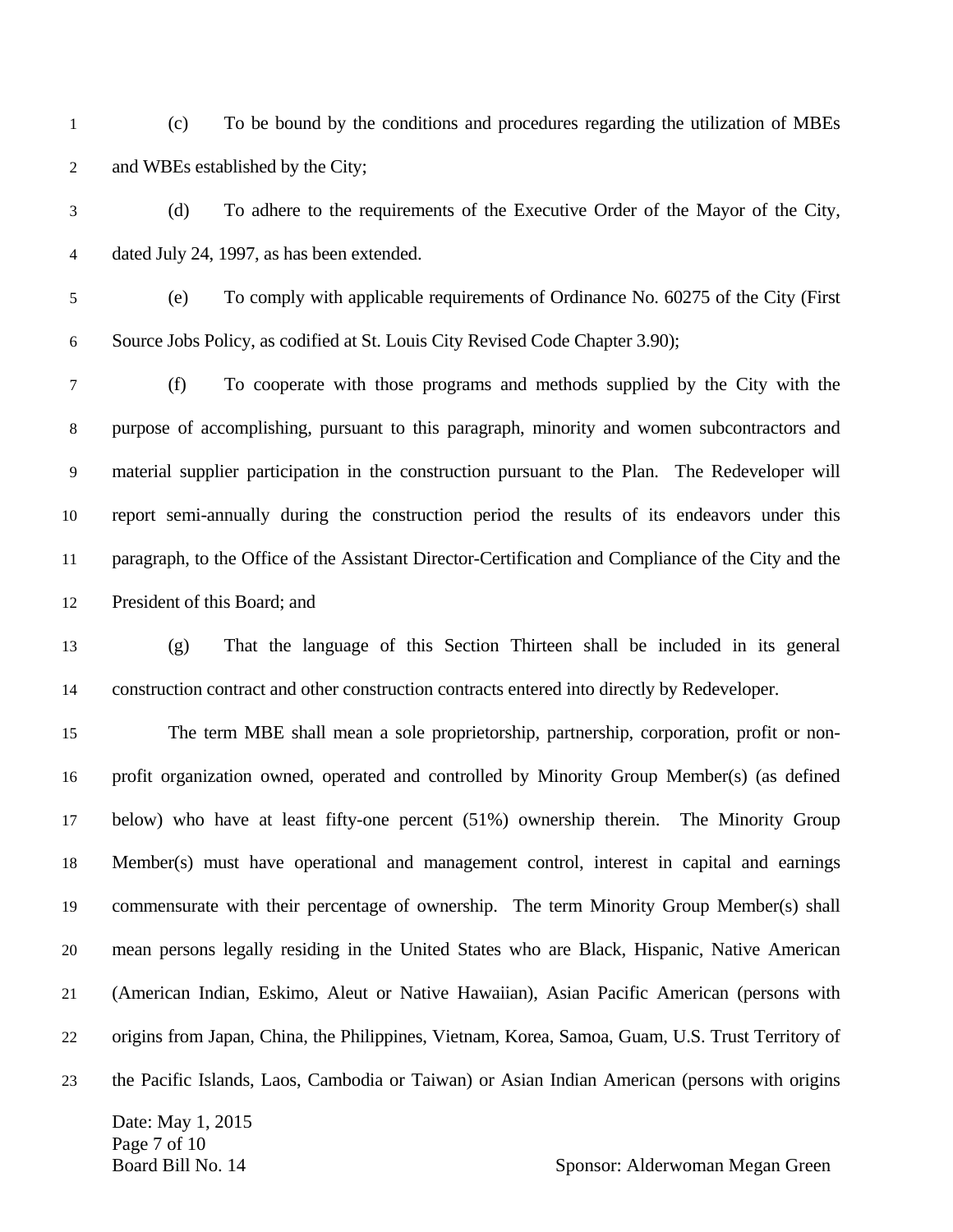1 from India, Pakistan or Bangladesh). The term WBE shall mean a sole proprietorship, partnership, 2 corporation, profit or non-profit organization owned, operated and controlled by a woman or 3 women having at least fifty-one percent (51%) ownership. The woman or women must have 4 operational and managerial control, interest in capital and earnings commensurate with their 5 percentage of ownership.

6 The term "Redeveloper(s)" as used in this Section shall include heirs, successors in interest, 7 and assigns.

8 **SECTION FOURTEEN**. A Redeveloper which is an urban redevelopment corporation 9 formed pursuant to Chapter 353 of the Missouri Statutes shall hereby be entitled to real property ad 10 valorem tax abatement which shall not include any Special Business District, Neighborhood 11 Improvement District, Commercial Improvement District or any other single local taxing district 12 created in accordance with Missouri law, whether now existing or later created, for a total period of 13 up to five (5) years from the commencement of such tax abatement, in accordance with the 14 following provisions:

15 If property in the Area is sold by the LCRA to an urban redevelopment corporation 16 formed pursuant to Chapter 353 of the Missouri Statutes, or if any such corporation shall 17 own property within the Area, and said property is to be owner occupied, then for up to the 18 first five (5) years after the date the redevelopment corporation shall acquire title to 19 property in the Area, taxes on that property shall be based upon the assessment of land, 20 exclusive of any improvements thereon, during the calendar year prior to the calendar year 21 during which the corporation shall have acquired title to that property. In addition to such 22 taxes, any such corporation shall for up to the same five (5) year period make a payment in 23 lieu of taxes to the Collector of Revenue of the City of St. Louis in an amount based upon

Date: May 1, 2015 Page 8 of 10

Board Bill No. 14 Sponsor: Alderwoman Megan Green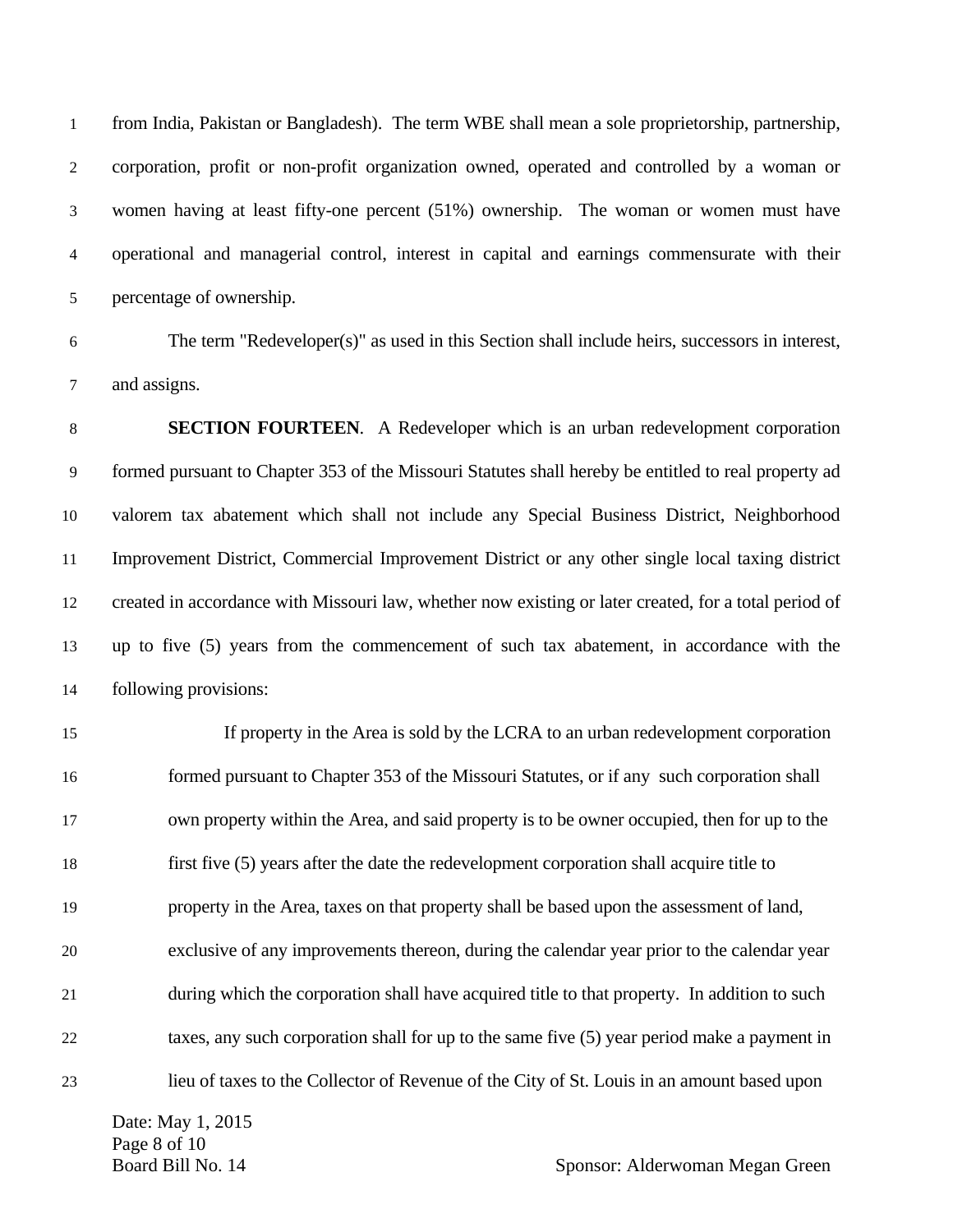1 the assessment on the improvements located on the property during the calendar year prior 2 to the calendar year during which such corporation shall have acquired title to that property. 3 If property shall be tax-exempt because it is owned by the LCRA and leased to any such 4 corporation, then such corporation for up to the first five (5) years of the lease shall make 5 payments in lieu of taxes to the Collector of Revenue of the City in an amount based upon 6 the assessment on the property, including land and improvements, during the calendar year 7 prior to the calendar year during which such corporation shall lease that property.

8 All payments in lieu of taxes shall be a lien upon the property and, when paid to the 9 Collector of Revenue of the City shall be distributed as all other property taxes. These 10 partial tax relief and payment in lieu of taxes provisions, during up to said five (5) year 11 period, shall inure to the benefit of all successors in interest in the property of the 12 redevelopment corporation, so long as such successors shall continue to use the property as 13 provided in this Plan and in any agreement with the LCRA. In no event shall such benefits 14 extend beyond five (5) years after the redevelopment corporation shall have acquired title to 15 the property**.** 

16 **SECTION FIFTEEN**. Any proposed modification which will substantially change the 17 Plan must be approved by this Board in the same manner as the Plan was first approved.

18 Modifications which will substantially change the Plan include, but are not necessarily limited to,

19 modifications on the use of eminent domain, to the length of tax abatement, to the boundaries of the

20 Area, or to other items which alter the nature or intent of the Plan.

21 The Plan may be otherwise modified (e.g. urban design regulations, development schedule) 22 by the LCRA.

Date: May 1, 2015 Page 9 of 10